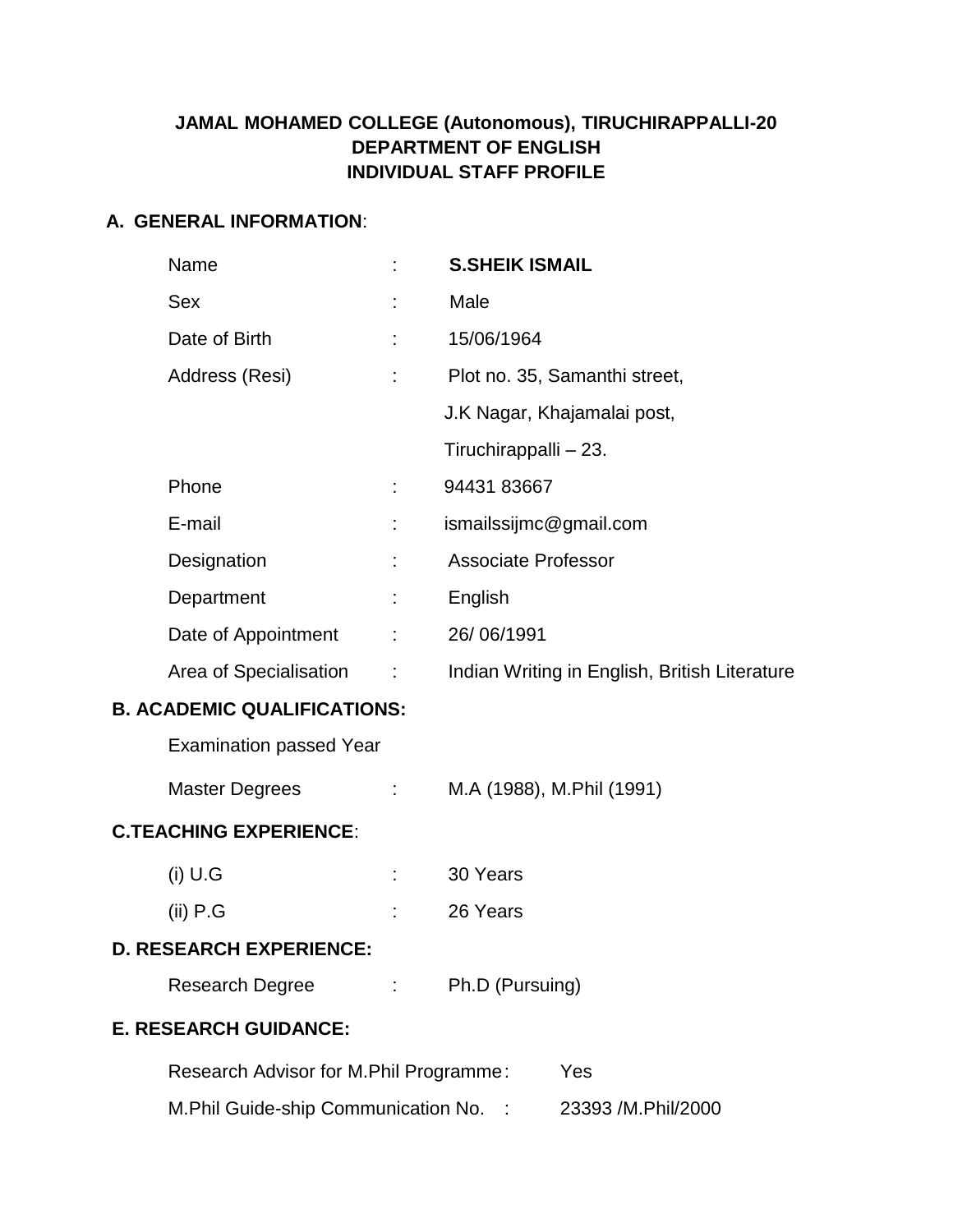## **F. ORIENTATION & REFRESHER COURSES ATTENDED/ PARTICIPATED:**

- 1. UGC-orientation Course from 29/04/1993 to 26/05/1993
- 2. Refresher Course from 03/03/1999 to 30/03/1999
- 3. Refresher Course from 09/04/2002 to 30/04/2002
- 4. Refresher Course from 01/10/2004 t0 21/10/2004

#### **G. MEMBERSHIP IN ACADEMIC BODY (Board of studies in – Universities and Autonomous College)**

Member in UG English Question paper setting Board, University of

Madras, Chennai

# **H. PARTICIPATION IN CONSULTANCY, TRAINING AND DEVELOPMENT etc**

# **Resource Person in Bridge course in English Communication Skills in English, UGC NET/ SET/ TNPSC/UPSC/TET Coaching**

- 1. 09/07/2012 to 11/07/2012 Adhavan college of arts and science, Aalathur, Manapparai.
- 2. 19/07/2012 Naina Mohamed college of Arts and Science, Aranthangi
- 3. 17/12/2012 Guidance and Counselling Centre , JMC, Trichy
- 4. 15/07/2013 & 16/07/2013 Naina Mohamed college of Arts and Science Aranthangi
- 5. 18/07/2013 & 19/07/2013 Subasakthi college of Arts & Science for Women, Sathiyamangalam, Kulithalai
- 6. 02/07/2014 Aiman college of Arts & Science for Women, Trichy
- 7. 14/07/2013 to 16/07/2014 Adhavan college of Arts and Science, Aalathur, Manapparai.
- 8. 16/02/2015 Meenakshi Chandrasekaran college of Arts and Science for Women, Karambayam, Pattukkottai
- 9. Annai Khadeeja Arts & Science college for Women, Ammapattinam, Pudukottai (dt)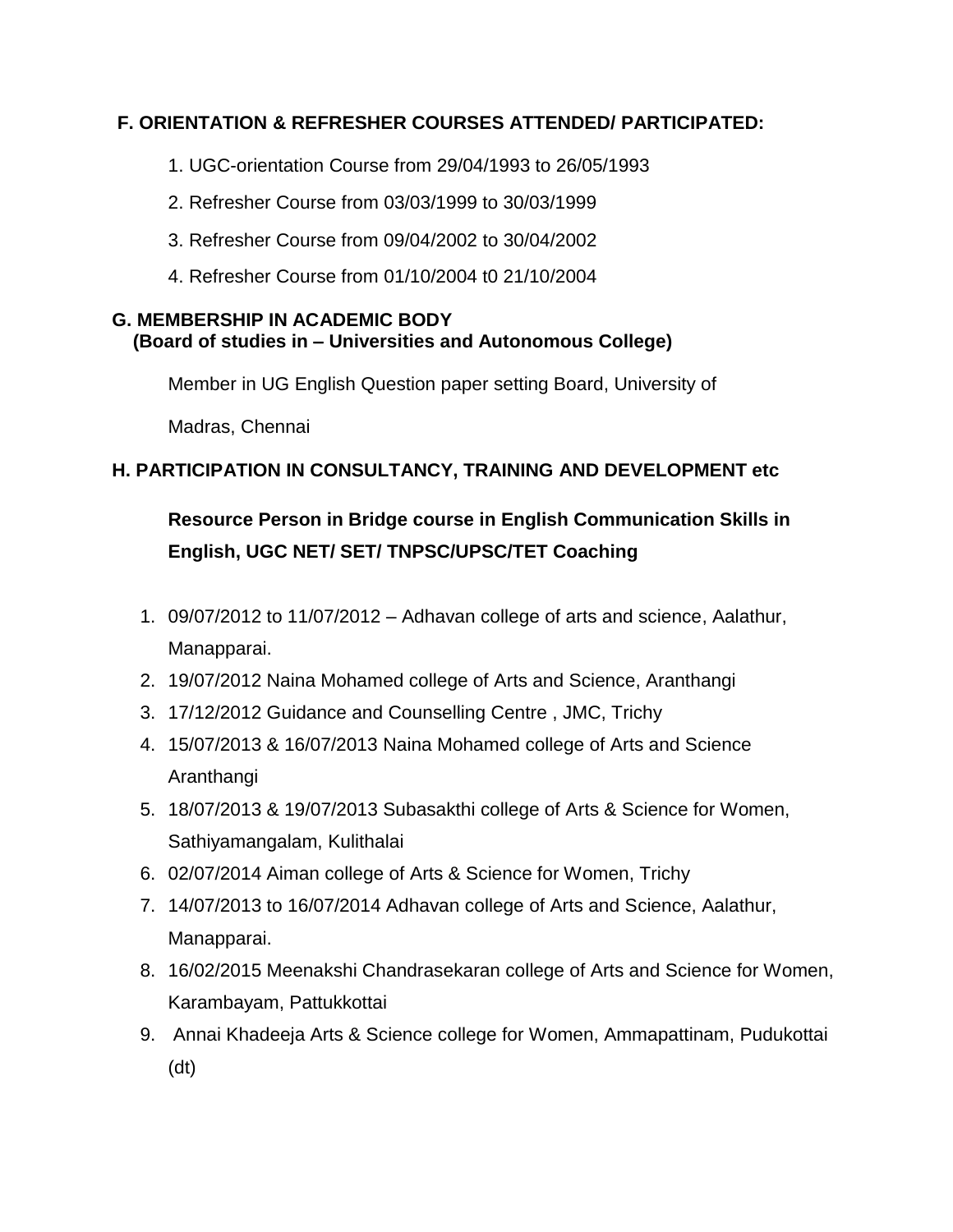- 10.Acted as Resource Person during the year 2015-16 by IQAC of Jamal Mohamed College, Trichy.
- 11.Acted as Resource Person and gave lecture on Time Management for Police Constables Organised by Prison – police Training school, Central Jail, Trichy on 30.12.2017.
- 12.Acted as Judge in a state level inter- collegiate debate competition at District level Organised by Federal Bank held at JMC, Trichy on 30.10.2019.
- 13.Organised a one day Orientation Programme on "Effective Implementation of Part V activities for the club advisors" on 7.12.2020

## **Participation in Seminars/ Conference**

- Participated in a one day National workshop on "Foresight and insight: Approachs to Literary Theory and Criticism" at Jamal Mohamed College, Trichy on 12.02.2020
- Participated and chaired a session in a one-day National Seminar "Feminity and Marginality: change and challenges in contemporary society" at Jamal Mohamed College, Trichy on 7.02.2019.
- Participated in the UGC CPE sponsored Two Day workshop on "Professional Development for Academic Leadership in Curriculum Design" at Jamal Mohamed College, Trichy on 18<sup>th</sup> & 19<sup>th</sup> January 2019.
- Participated and chaired a session in the National Seminar "South Asain Fiction: Strategies of Survival Since 1995" at Jamal Mohamed College, Trichy on 23.02.2017
- Participated in a National Seminar on *Cultural Contours in Contemporary English Literature* at Jamal Mohamed College, Trichy on 27.02.2015.
- Participated in a National Seminar on *Quality Enhancement in Teaching, Research and Extension in Higher Education Institutions – Prospects and Problems* at Jamal Mohamed College, Trichy on 15 & 16.04.2010.
- Participated in IQAC Organised Seminar on *Creative Competitiveness To Excel in Higher Education – a TQM Approach* at Jamal Mohamed College, Trichy on 08.12.2010.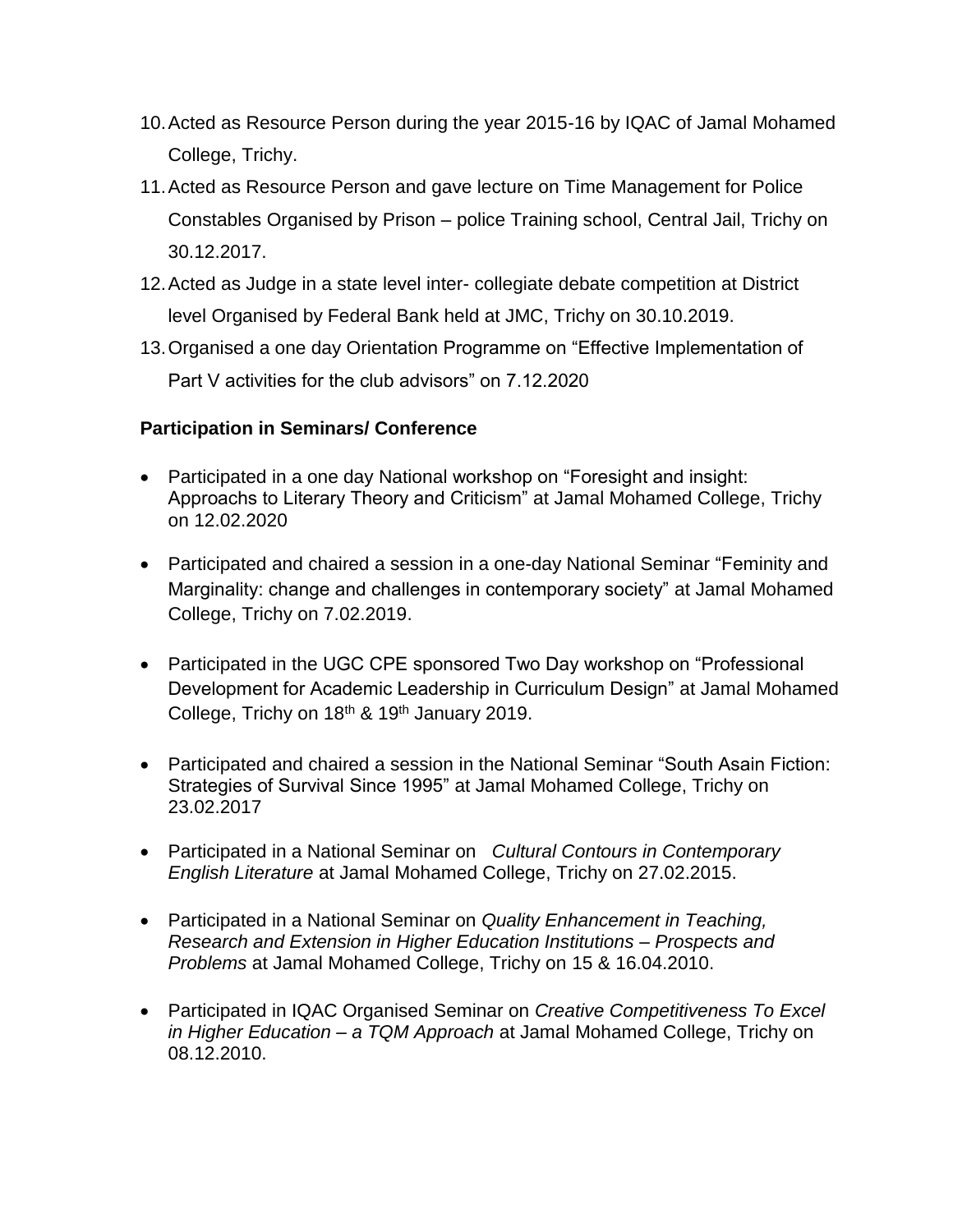- Participated in a State Level Seminar on *Gender Issues in Indian Writing in English* at Jamal Mohamed College, Trichy on20.01.2011. (Organising Committee Member)
- Participated in a IQAC Organised Seminar on *Teaching, Learning and Research in Higher Education – Excellence Beyond Excellence* at Jamal Mohamed College, Trichy on 07.03.2012.
- Participated in a UGC Sponsored State Level Seminar on *Human Rights and Values in Education* at Jamal Mohamed College, Trichy on 07.03.2007.
- Participated in a National Seminar on *Dialects of Diasporic Literature: Trends and Techniques Education* at Jamal Mohamed College, Trichy on 21.01.2015.
- Participated in a State Level Workshop on *Recent Trends and Techniques in English Language Education* at Jamal Mohamed College, Trichy on 26.02.2014. (Organising Committee Member)
- Participated in a State Level Workshop on *Soft Skills* at Jamal Mohamed College, Trichy on 29.02,2012.
- Participated in a National Seminar on *Commerce Education in the New Millennium – Challenges and Perspectives* at Jamal Mohamed College, Trichy on 14 & 15.09.2006.
- Participated in a State level Conference on Establishment of Entrepreneurship Development Cells in Higher Educational Institution in Tamilnadu held at Chennai on 21/12/2012

## **ADMINISTRATIVE POSITIONS/ MEMBERSHIP IN AUTONOMOUS PROGRAMME**

- 1. Member in College Admission Committee
- 2. Member in Convocation Committee
- 3. Member in Prize Distribution Committee
- 4. Served as member in Library committee
- 5. Served as member in committee for effective implementation of Autonomy programme
- 6. Served as member in Value Education Committee
- 7. Member in Alumni Association Executive Committee
- 8. Serving as co-ordinator in Part V Extension Activities

## **POSITIONS HELD IN EXTRA CURRICULAR ACTIVITIES**

1. Served Co- Ordinator – JAMCROP (Jamal Mohamed College Community Reach out Programme)